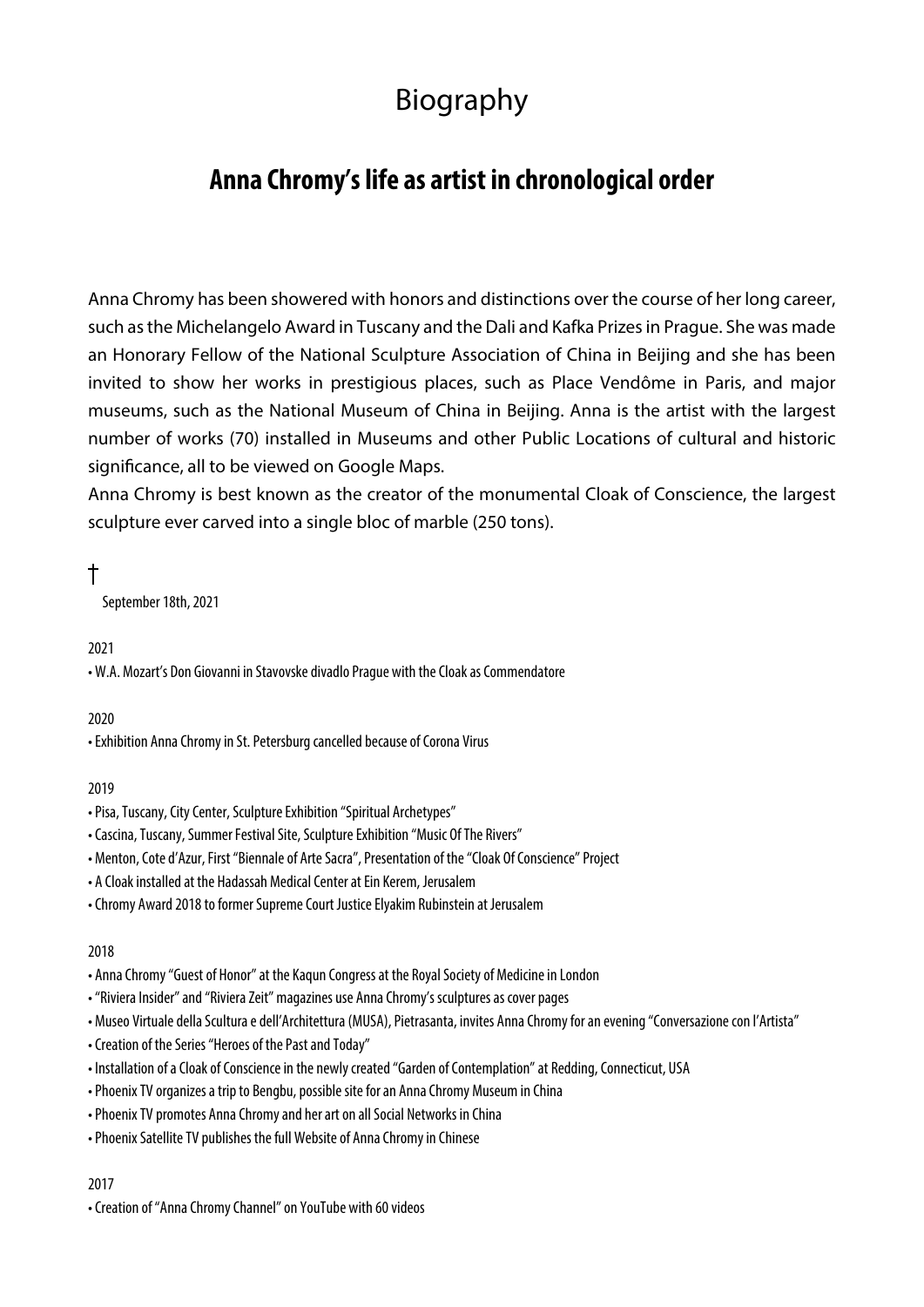- Chromy Award for Valery Gerghiev, Conductor and Director of Mariinsky Theatre St. Petersburg
- Anna Chromy presents Cloak of Conscience at Dreamersday 2017, Milano
- A Cloak of Conscience becomes part of the Permanent Collection of the National Museum of China in Beijing
- A Silk Road sculpture becomes part of the Permanent Collection of Phoenix Satellite TV
- The Cloak of Conscience as Commendatore in new production of Mozart's Don Giovanni at Aix-en-Provence Festival 2017
- Anna Chromy Sculpture Exhibition at Puccini Festival 2017, Torre del Lago Puccini, Tuscany
- Exhibition Drawings "Madame Butterfly Revisited by Anna Chromy" at Puccini Festival, Torre del Lago (Lu)
- Editoriale Giorgio Mondadori, Milano, published book "Madame Butterfly Revisited by Anna Chromy"
- Installation of Gluck sculpture at City of Berching, Bavaria
- Installation of a Franz Schubert sculpture at the Music and Dance Faculty of the Academy of Performing Arts in Prague
- Installation of a bronze portrait of Dr. Hans Krueger at Anif/Salzburg

- The Latin Patriarch of Jerusalem invites Anna Chromy and her husband to follow the Easter Celebrations as his personal guests.
- Golden Medal of Prague I (Honorary citizenship of the historic Old town)
- Chromy Award for Joanna Wang Man Li (Shenzhen / Hong Kong)
- Anna Chromy Honorary President APFFF (Asia Pacific Famous female Federation)
- AZUR TV Interview with Mayor of Menton
- Anna Chromy Health Ambassador for ELO and KAQUN Oxygen Water
- Exhibition at Phoenix International Media Center, Beijing

#### 2015

- Installation of a C.W.Gluck at the Willibald-Gluck-Gymnasium at Neumarkt/Opf
- CHEN LUCHEN, Director of the National Museum of China in Beijing, invites Anna Chromy for a Solo Exhibition in October at the Museum

• WU WEISHAN, General Director of the National Art Museum of China in Beijing, President of National Sculpture Academy, President of Chinese City Sculpture Committee, is COMMISSIONER of the Expo

• WANG CHUNCHEN, Curator and Head of the Curatorial Research Department at the Central Academy of Fine Arts in Beijing, Adjunct Curator Broad Museum, Los Angeles, and Curator of the Chinese Pavilion at the Venice Biennale 2013 is the CURATOR of the Expo in the National Museum

- Installation of monumental "SUNSHINE GODDESS" (10 meters) at new Headquarters of Sunshine Insurance, Beijing
- Installation of "Fountain of Musicians" at Sunshine HQ, Beijing
- Installation of "Sunshine Goddess" (4 m) at Sunshine HQ in Chengdu, Sichuan
- Exhibition at "Versiliana Festival", Marina di Pietrasanta, Installation of sculpture "Donna Anna"
- "Chromy Award" for Singer/Actor Massimo Ranieri at La Versiliana Festival, Marina di Pietrasanta (Lu)
- "Dance Award" for Moses Pendleton's Momix Dance Theatre and Giacomo Agostini, Moto World Champion, at La Versiliana Festival
- Installation of "Silk Road" sculpture at the China Pavilion, Expo 2015 Milano
- "Silk Road" trophy for the General Commissioner of China Pavilion, Mr. Wang Jinzhen
- "Golden Tea Leaf" Medals for major Chinese tea producers, China Pavilion, Expo 2015 Milano
- "Chromy Award" for Dr. Bertrand Piccard and André Borschberg, pilots and founders of "Solarimpulse", at "Sustainability Week", Abu Dhabi

# 2014

- Installation of "Ulysses" in front of the new Club House of Monaco Yacht Club
- H.S.H. Prince Albert of Monaco inaugurates a "Cloak of Conscience" in the Gardens of Grimaldi Forum
- Dr. Robert Lyons, President of Kaqun Water, receives a Chromy Award
- Creation of the Cloaks in National Colors and sale through a new e-commerce site
- Exhibition Continental Art Fair, Saint Jean Cap Ferrat, Cote d'Azur
- Anna's works figure prominently in "Catalogo dell'Arte Moderna" published by Edizioni Mondadori

#### 2013

• Prince Albert II of Monaco is honored with the Chromy Award 2013 in the Prince's Palace of Monaco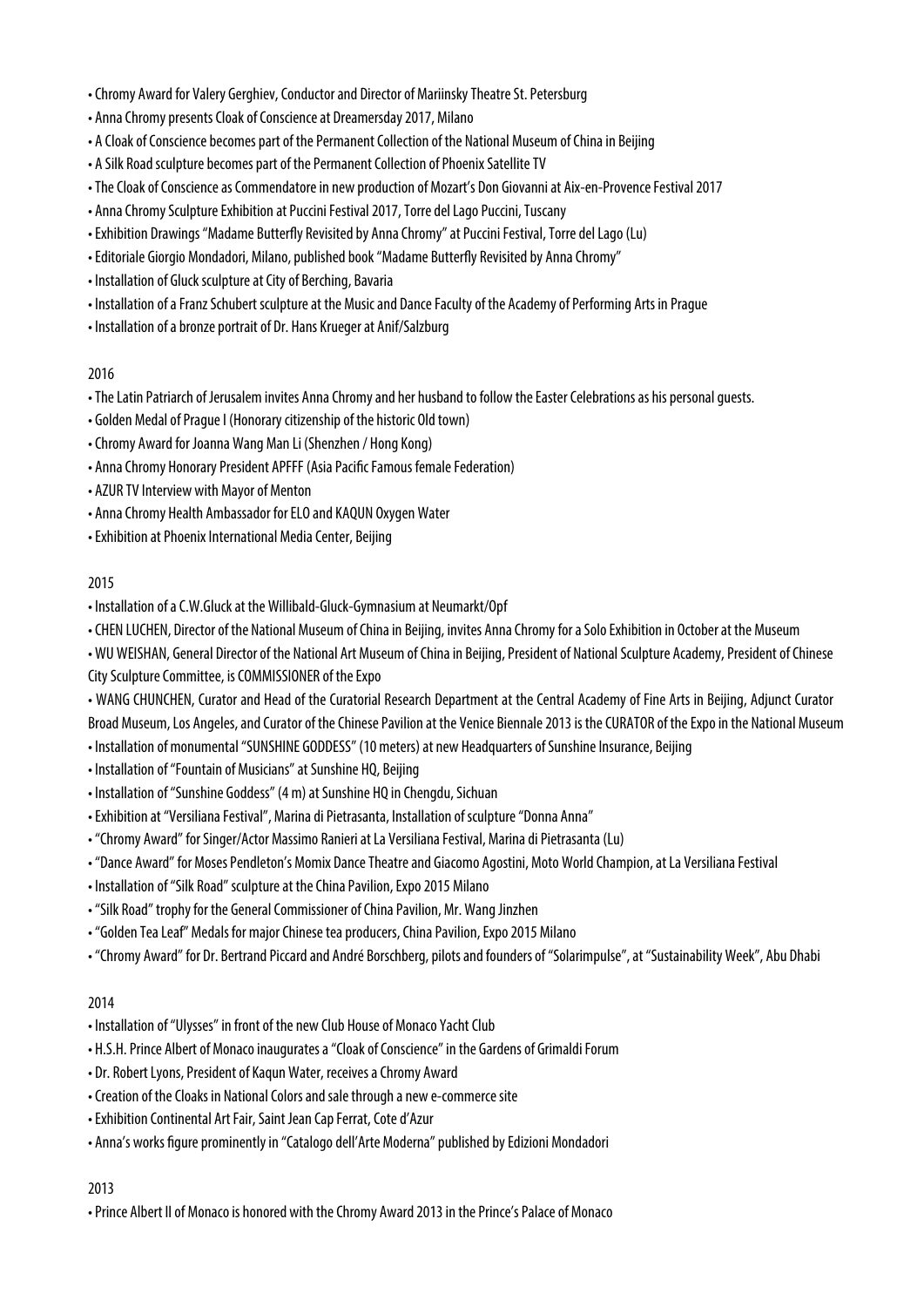- Tony Juniper, leading UK environmentalist, receives a Chromy 2013 at Hay-on-Wye Literary Festival
- Alain Bougrain Dubourg, President of the LPO and leading French environmentalist receives a Chromy
- Philippe Pozzo di Borgo, known for his life story in the movie "The Untouchables" receives a Chromy
- AMMA, the Indian Saint and President of Embracing the World Foundation, receives a Chromy
- Installation of a fourth bust in the "Anif Pantheon" near Salzburg
- Anna is the only Foreign Master nominated as Judge in the CCTV National Sculpture Competition, Beijing
- Exhibitions at the Beijing Art Fair, Chelsea Flower Show in London, and other events
- Creation of the group "Chromatology", a cycle of large paintings dedicated to sustainable development
- Painting "Francesco" for the new Pope

- Exhibition "Spiritus Mundi" at Foshan Museum of Art
- Installation of "Olympic Spirit" at the Olympic Village London 2012 in front of Home Team GB
- Installation of a portrait of Norio Ohga, the late President of Sony Corporation, at Anif/Salzburg

• Launch of the "Chromy Award" at the Cannes Film Festival and dedication of the first Trophy to Captain Paul Watson, Founder and President of Sea Shepherd Foundation

- Letter of appointment as Honorary Fellow to the National Academy of Sculpture, Beijing
- Installation of an Olympic Spirit in the Gallery of the National Academy of Sculpture

#### 2011

- Exhibition "Myths of the Mediterranean" at the old Port of Saint-Tropez
- Painting "Misericordia" created for the Beatification of John Paul II
- Completion of the plinth for Cloak of Conscience

#### 2010

- Installation of " Galileo Galilei" sculpture on the main road of Science City in Guangzhou
- Inauguration of the Chromy Art Space in Pietrasanta, Tuscany
- A "Cloak" as distinction for the Master Class in Mediation and Diplomacy of University Paris South
- The "Olivier d'Or/ Pax Medicalis 2010" is awarded to the "Gaza Doctor" Izzeldin Abuelaish
- Completion of the monumental Cloak of Conscience in Studio Michelangelo, Carrara

#### 2009

- Inauguration of the "Christ Resurrected" in Saint Severin Church by the Archbishop of Munich
- "Equus" Trophy for Count Landsberg-Velen, Honorary President of the Order of Malta, Nuremberg
- Prince Albert II of Monaco honors the winner of the Nobel Peace prize, Elie Wiesel, with the "Olivier d'Or" created by Anna
- Creation of the "Peace Eagle" for the Foundation of Prince Albert II of Monaco
- Installation of the sculpture "Franz Schubert" at Bad Gastein, Austria
- Support of Tony Blair and his Faith Foundation for the Cloak and the Conscience Institute
- Personal exhibition at the Arts Space of the Beijing Hong Kong Jockey Club

#### 2008

• "Premio Michelangelo", Carrara, Tuscany, awarded to Anna Chromy

• Creation of "Olivier d'Or" Trophy for "Association Pax Medicalis", Cote d'Azur, France (Laureate 2008 Sister Emmanuelle, the "French Mother Theresa")

- Installation of the group "Saint Francis with Poverty" in the Monastery of Saint Francis in Assisi
- Audience with Benedict XVI at Saint Peter's in Rome and presentation of a model of the Cloak
- Presentation of the Cloak of Conscience project to Nicolas Sarkozy, the President of France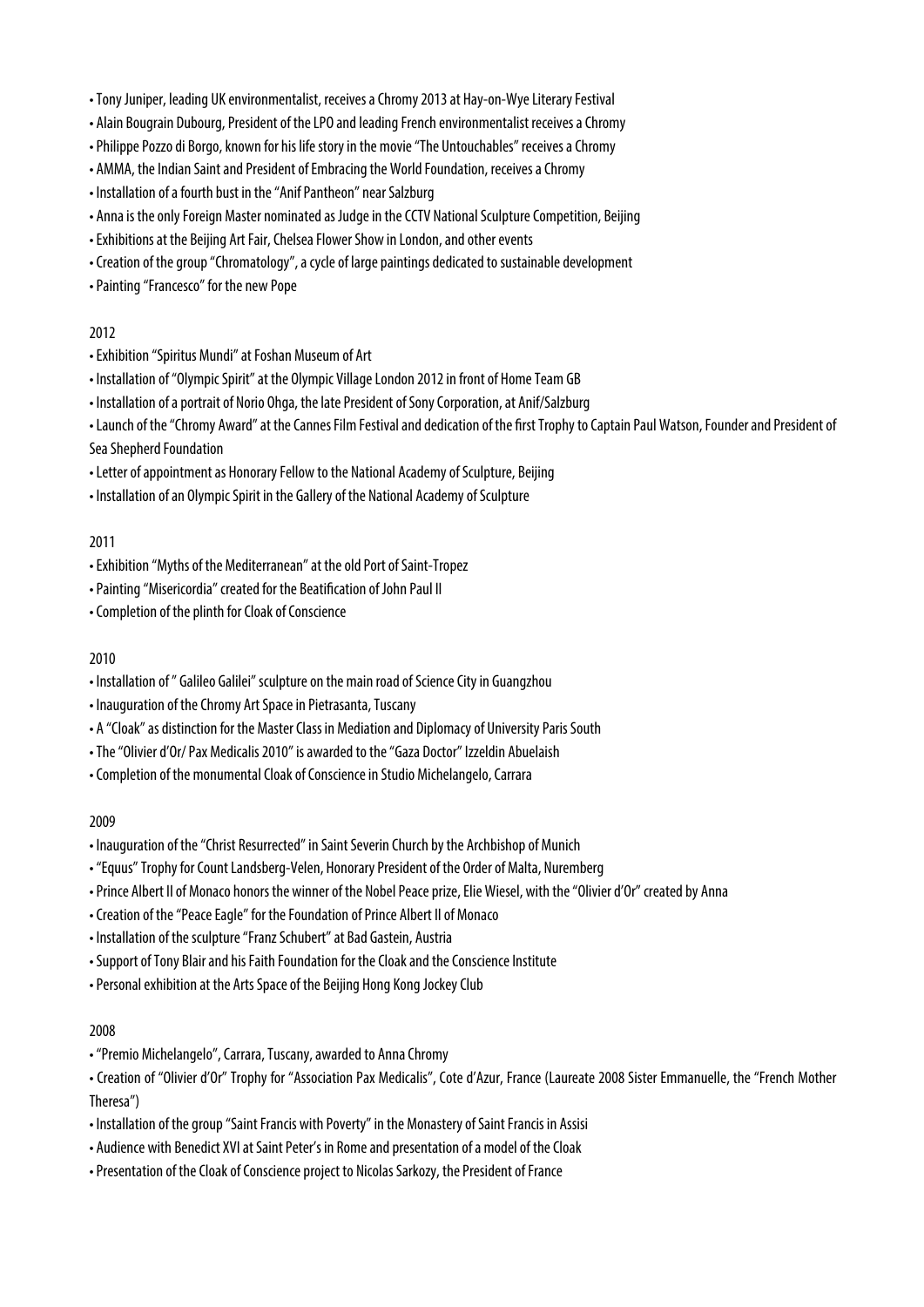- Installation of the "Cloak of Saint Martin" at the entrance of Cap Martin, Cote d'Azur, France
- Installation of "Saint Martin" on the altar of the Saints Chapel at Basilica di San Francesco, Assisi
- Exhibition "Mythos Europe" at the National Archaeological Museum, Athens
- Installation of a "Cloak" at the National Archaeological Museum
- Installation of a "Cloak" at Fondazione Ferrero, Alba, Italy

#### 2006

- "Premio Voce delle Alpe Apuane" for Anna Chromy, Massa-Carrara, Tuscany
- Creation of "Premio Ulysses" for the City of Forte dei Marmi, Tuscany
- A block of 250 tons of white Carrara marble as gift of "Cave Michelangelo" to Anna Chromy
- Installation of "Carmen" and "Sisyphus" in the Museum of Modern Art of Guangzhou, China
- Installation of "Violin Player" and "Trumpet Player" at "Le Dome" building, Luxemburg
- Donne & Arte, Teatro dell'Olivo, Camaiore
- Paintings and Sculptures, Palais Carnoles, Musée de Menton

#### 2005

- Exhibition "Mythos Europe" on Place Vendôme, Paris (20 monumental sculptures)
- Installation of "Christoph Willibald Gluck" in the State Opera House, Nurnberg, Germany
- Anna is invited as Guest of Honor at the Art Fair in Guangzhou, China

#### 2004

- Installation of "Sisyphus" in Scuola Superiore di Sant'Anna, University of Pisa, Italy
- Installation of "Ulysses" on "Espace Cocteau", Menton, France
- Installation of "La Bella Elvira" in the Palace of Regione Toscana, Florence, Italy
- Creation of the Official Poster of Tuscany for World Women's Day

#### 2004

• Exhibition "Il Canto di Orfeo" at Sant'Agostino Museum, Pietrasanta, Tuscany

#### 2003

• "Medal Franz Kafka" for the life-time achievements of Anna Chromy, Prague (former laureates include: Steven Spielberg, Milos Forman, Norman Mailer, a.o.)

- Installation of "Marionette Dancer" at "Museo del Parco", Portofino, Italy
- Installation of a "Marionette Dancer" on Piazza Garibaldi, Pietrasanta, Italy
- "International Premio Salvador Dali" awarded to the surrealist artist Anna Chromy, Prague
- Bronze portrait of Karheinz Boehm for Foundation "Menschen fuer Menschen", Vienna, Austria
- Edmund Stoiber, Prime Minister of Bavaria, receives the "Equus Trophy" created by Anna Chromy

#### 2002

- Installation of fountain "Czech Musicians" by the Mayor of Prague I on Sénovàzné nàmesti
- "Heart of the World", for Pope John Paul II and audience on St. Peters Square, Vatican, Rome
- "Masaryk Prize for European Reconciliation" for Anna Chromy, Prague
- Installation of a Cloak at the Philosophers Cercle of Museum C'à la Ghironda, Zola Predosa, Bologna
- Installation of bronze portrait of Count Johannes Moy, Anif/Salzburg

#### 2001

• Installation of "Ulysses" together with the four "Constellations" at Pontile, Forte dei Marmi, Italy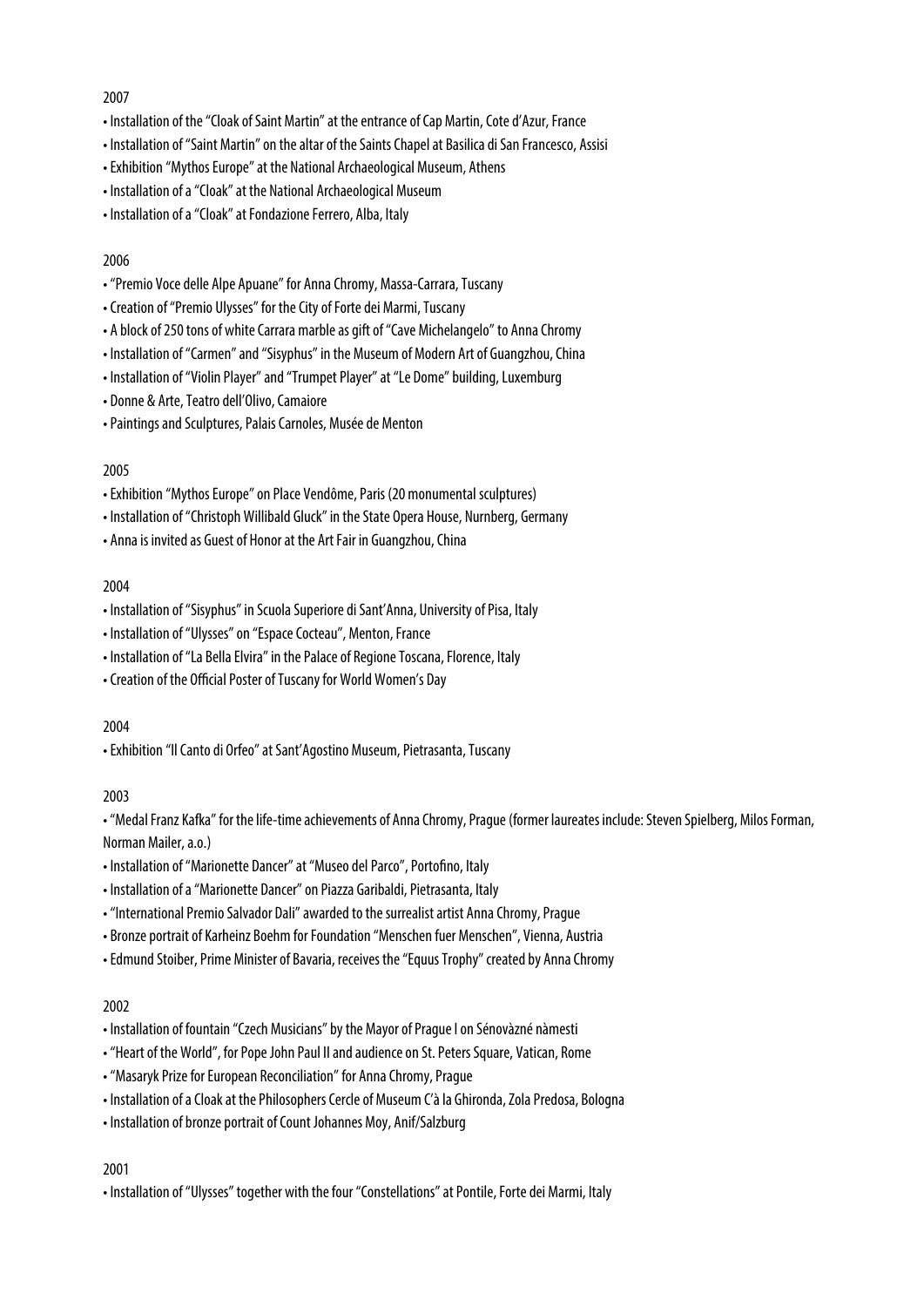• Installation of "Herbert von Karajan" sculpture at his birthplace in the center of Salzburg, Austria and inauguration with the Vienna Philharmonic, Riccardo Muti, Eliette von Karajan, etc.

- Installation of a bronze portrait of Herbert von Karajan at the cemetery of Anif/Salzburg, Austria
- Installation of a bronze portrait of Oscar Wilde at the Museum of Modern Art, Menton, France
- Installation of a Cloak at "Museo dei Bozzetti", Pietrasanta, Italy

## 2000

- Sculpture Exhibition "Mythos Europe" as part of "Prague European Capital of Culture"
- Installation of a Cloak, or "Commendatore", in front of Stavovské divadlò, the Prague Opera house
- Installation of "Elvira" and "Don Ottavio" in the new Headquarters of Nuernberger Versicherung
- Bronze portrait of Herbert von Karajan for State Theatre Ulm and Karajan Center Vienna

#### 1999

- Installation of a Cloak or "Piétà" by the Archbishop of Salzburg in front of the Cathedral
- Installation of "Carmen" by Prince Rainier III at the Grimaldi Palace in Monte Carlo
- CD-Edition "Don Giovanni" by W.A. Mozart illustrated with the sculptures of Anna Chromy
- Sculptures, Galerie Leadouze, Paris

## 1998

• Exhibition of "Don Giovanni" sculptures at Hellbrunn Castle and Garden, Salzburg

## 1997

- Installation of a "Cloak of Conscience" at Keitum Church, Sylt, Germany
- Installation of a "Heart for Children" at RTL Television headquarters, Cologne, Germany
- Exhibition "Don Giovanni" group at Opera de Monte Carlo and Opera Comique, Paris
- Don Giovanni sculptures, Centro, Oberhausen
- Don Giovanni, La Versiliana, Marina di Pietrasanta
- Sculture in città, San Giovanni in Persiceto, Bologna

#### 1996

• Installation of a Cloak in bronze by Prince Rainier III at Grimaldi Palace, Principality of Monaco

# 1995

• Installation "France Triomphante" and "Leporello" at Roquebrune Cap Martin, France

# 1993

- Creation of "Equus Trophy" for Bavarian Equestrian Federation, Munich, Germany
- Installation of a Cloak in Museo dei Bozetti, Pietrasanta

# 1992

- Creation of the portrait of Oscar Wilde and exhibition in London
- Creation of the first Cloak in bronze and exhibition at "La Veste del Vuoto" exhibition in Pietrasanta
- Creation of poster and program for Prague Autumn Festival
- Participation with Galerie Haurie, Sevilla, at Miami Art Fair

# 1991

- Creation of the painting "Prague Autumn", official motive for Prague Autumn Festival
- Drawings and Paintings, Galerie Medicis, Zurich